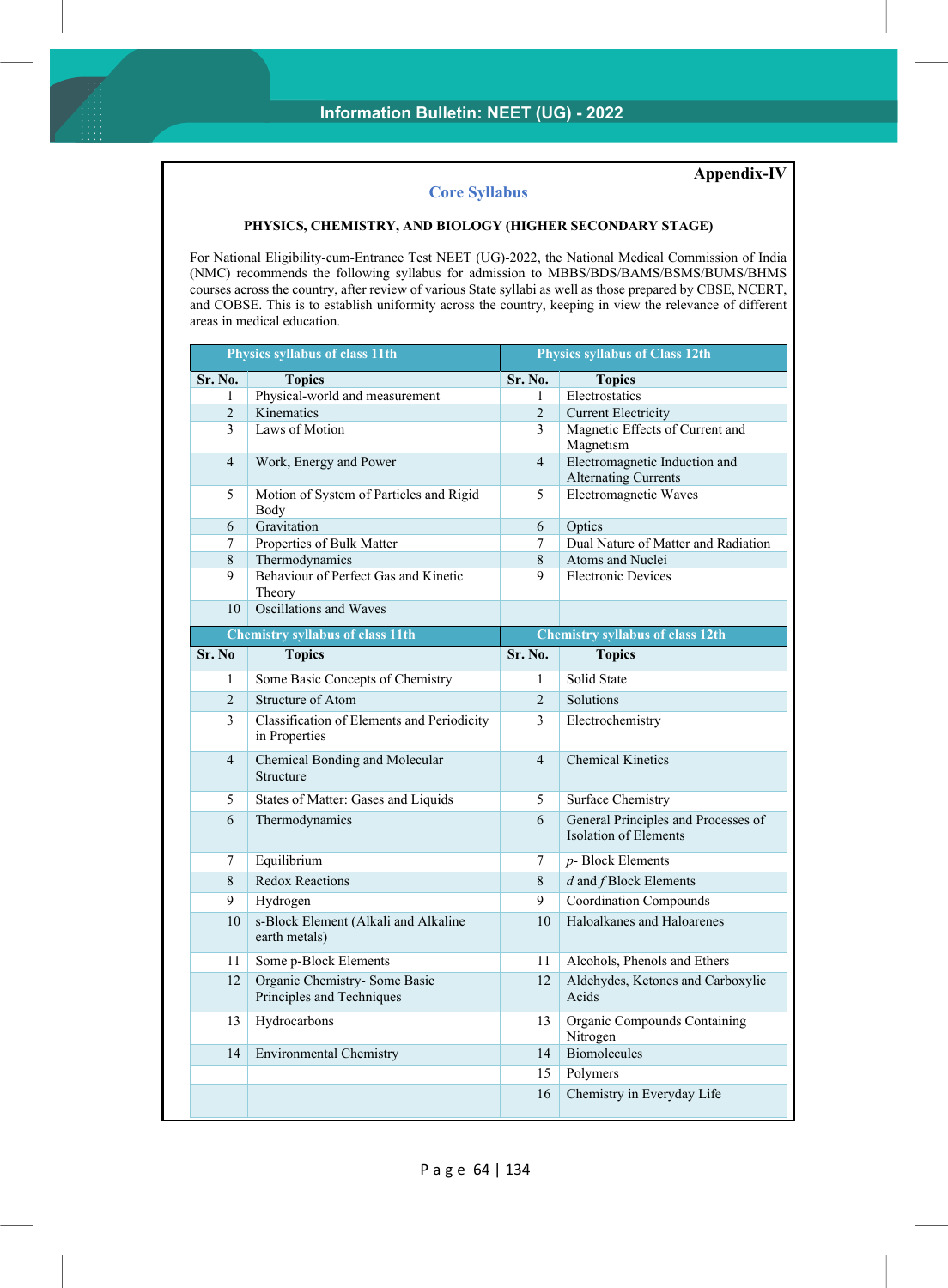# **Information Bulletin: NEET (UG) - 2022**

|                         | <b>Biology syllabus of class 11th</b>            |                               | <b>Biology syllabus of class 12th</b> |  |
|-------------------------|--------------------------------------------------|-------------------------------|---------------------------------------|--|
| Sr.<br>No.              | <b>Topics</b>                                    | Sr.<br>$\mathbf{N}\mathbf{0}$ | <b>Topics</b>                         |  |
| 1                       | Diversity in Living World                        |                               | Reproduction                          |  |
| $\overline{2}$          | Structural Organisation in Animals and<br>Plants | $\mathcal{D}_{\mathcal{L}}$   | Genetics and Evolution                |  |
| 3                       | Cell Structure and Function                      | 3                             | Biology and Human Welfare             |  |
| $\overline{\mathbf{4}}$ | Plant Physiology                                 | $\overline{4}$                | Biotechnology and Its Applications    |  |
| 5                       | Human physiology                                 | 5                             | Ecology and environment               |  |

# **PHYSICS: CONTENTS OF CLASS XI SYLLABUS**

# **UNIT I: Physical World and Measurement**

- *Physics:* Scope and excitement; nature of physical laws; Physics, technology, and society.
- *Need for measurement:* Units of measurement; systems of units; SI units, fundamental and derived units. Length, mass, and time measurements; accuracy and precision of measuring instruments; errors in measurement; significant figures.
- Dimensions of physical quantities, dimensional analysis, and its applications.

# **UNIT II: Kinematics**

- A frame of reference, Motion in a straight line; Position-time graph, speed, and velocity. Uniform and non-uniform motion, average speed, and instantaneous velocity. Uniformly accelerated motion, velocity-time, and position-time graphs, for uniformly accelerated motion (graphical treatment).
- Elementary concepts of differentiation and integration for describing motion. *Scalar and vector quantities:* Position and displacement vectors, general vectors, general vectors and notation, equality of vectors, multiplication of vectors by a real number; addition and subtraction of vectors. Relative velocity.
- Unit vectors. Resolution of a vector in a plane-rectangular component.
- Scalar and Vector products of Vectors. Motion in a plane. Cases of uniform velocity and uniform acceleration- projectile motion. Uniform circular motion.

### **UNIT III: Laws of Motion**

- Intuitive concept of force. Inertia, Newton's first law of motion; momentum and Newton's second law of motion; impulse; Newton's third law of motion. Law of conservation of linear momentum and its applications.
- Equilibrium of concurrent forces. Static and Kinetic friction, laws of friction, rolling friction, lubrication.
- *Dynamics of uniform circular motion.* Centripetal force, examples of circular motion (vehicle on level circular road, vehicle on banked road).

## **UNIT IV: Work, Energy, and Power**

- Work done by a constant force and variable force; kinetic energy, work-energy theorem, power.
- Notion of potential energy, the potential energy of a spring, conservative forces; conservation of mechanical energy (kinetic and potential energies); nonconservative forces; motion in a vertical circle, elastic and inelastic collisions in one and two dimensions.

**UNIT V: Motion of System of Particles and Rigid Body**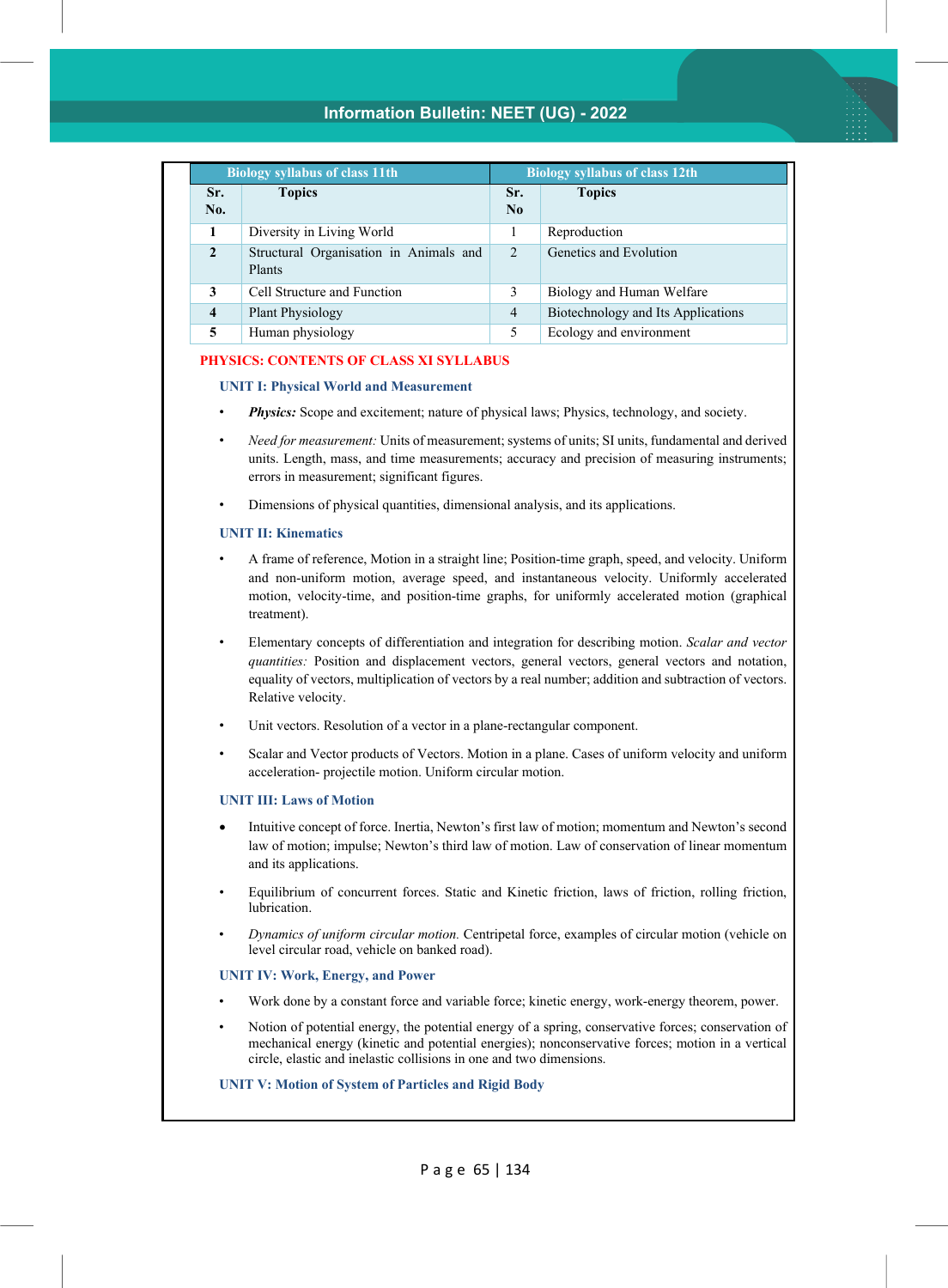

- Centre of mass of a two-particle system, momentum conservation, and centre of mass motion. Centre of mass of a rigid body; centre of mass of uniform rod.
- Moment of a force,-torque, angular momentum, conservation of angular momentum with some examples.
- Equilibrium of rigid bodies, rigid body rotation, and equation of rotational motion, comparison of linear and rotational motions; the moment of inertia, the radius of gyration. Values of M.I. for simple geometrical objects (no derivation). Statement of parallel and perpendicular axes theorems and their applications.

# **UNIT VI: Gravitation**

- Kepler's laws of planetary motion. The universal law of gravitation. Acceleration due to gravity and its variation with altitude and depth.
- Gravitational potential energy; gravitational potential. Escape velocity, orbital velocity of a satellite. Geostationary satellites.

# **UNIT VII: Properties of Bulk Matter**

- Elastic behavior, Stress-strain relationship. Hooke's law, Young's modulus, bulk modulus, shear, modulus of rigidity, poisson's ratio; elastic energy.
- Viscosity, Stokes' law, terminal velocity, Reynold's number, streamline and turbulent flow. Critical velocity, Bernoulli's theorem and its applications.
- Surface energy and surface tension, angle of contact, excess of pressure, application of surface tension ideas to drops, bubbles and capillary rise.
- Heat, temperature, thermal expansion; thermal expansion of solids, liquids, and gases. Anomalous expansion. Specific heat capacity: Cp, Cv- calorimetry; change of state – latent heat.
- Heat transfer- conduction and thermal conductivity, convection and radiation. Qualitative ideas of Black Body Radiation, Wein's displacement law, and Green House effect.
- Newton's law of cooling and Stefan's law.

## **UNIT VIII: Thermodynamics**

- Thermal equilibrium and definition of temperature (zeroth law of Thermodynamics). Heat, work and internal energy. First law of thermodynamics. Isothermal and adiabatic processes.
- *Second law of the thermodynamics:* Reversible and irreversible processes. Heat engines and refrigerators.

## **UNIT IX: Behaviour of Perfect Gas and Kinetic Theory**

- Equation of state of a perfect gas, work done on compressing a gas.
- *Kinetic theory of gases:* Assumptions, concept of pressure. Kinetic energy and temperature; degrees of freedom, law of equipartition of energy (statement only) and application to specific heat capacities of gases; concept of mean free path.

## **UNIT X: Oscillations and Waves**

- Periodic motion-period, frequency, displacement as a function of time. Periodic functions. Simple harmonic motion(SHM) and its equation; phase; oscillations of a spring-restoring force and force constant; energy in SHM –Kinetic and potential energies; simple pendulum-derivation of expression for its time period; free, forced and damped oscillations (qualitative ideas only), resonance.
- Wave motion. Longitudinal and transverse waves, speed of wave motion. Displacement relation for a progressive wave. Principle of superposition of waves, reflection of waves, standing waves in strings and organ pipes, fundamental mode and harmonics. Beats. Doppler effect.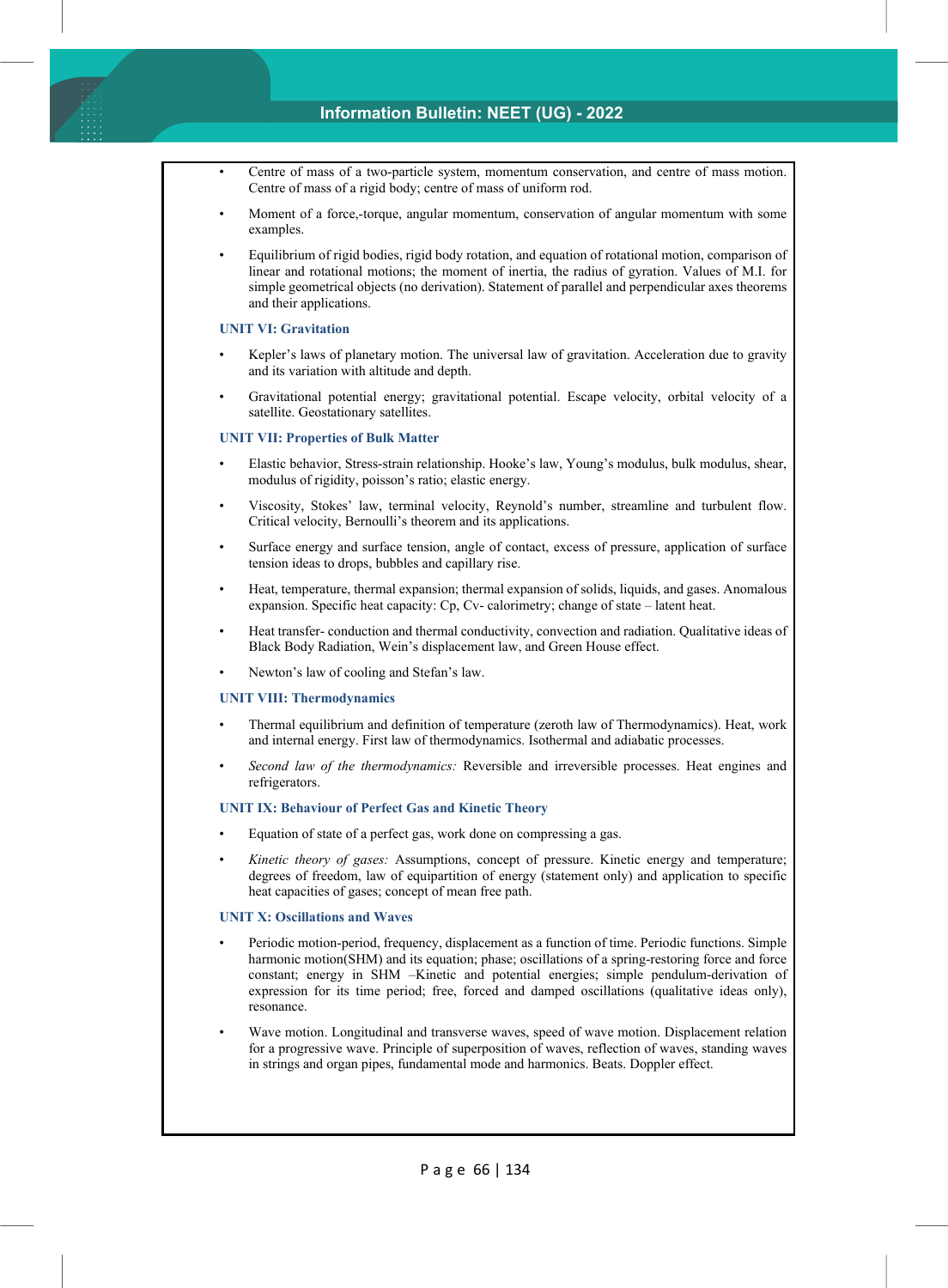

# **PHYSICS: CONTENTS OF CLASS XII SYLLABUS**

### **UNIT I: Electrostatics**

- Electric charges and their conservation. Coulomb's law-force between two point charges, forces between multiple charges; superposition principle and continuous charge distribution.
- Electric field, electric field due to a point charge, electric field lines; electric dipole, electric field due to a dipole; torque on a dipole in a uniform electric field.
- Electric flux, statement of Gauss's theorem and its applications to find field due to infinitely long straight wire, uniformly charged infinite plane sheet and uniformly charged thin spherical shell (field inside and outside)
- Electric potential, potential difference, electric potential due to a point charge, a dipole and system of charges: equipotential surfaces, electrical potential energy of a system of two point charges and of electric diploes in an electrostatic field.
- Conductors and insulators, free charges and bound charges inside a conductor. Dielectrics and electric polarization, capacitors and capacitance, combination of capacitors in series and in parallel, capacitance of a parallel plate capacitor with and without dielectric medium between the plates, energy stored in a capacitor, Van de Graaff generator.

### **UNIT II: Current Electricity**

- Electric current, the flow of electric charges in a metallic conductor, drift velocity and mobility, and their relation with electric current; Ohm's law, electrical resistance, *V-I* characteristics (liner and non-linear), electrical energy and power, electrical resistivity, and conductivity.
- Carbon resistors, color code for carbon resistors; series and parallel combinations of resistors; temperature dependence of resistance.
- Internal resistance of a cell, potential difference and emf of a cell, combination of cells in series and in parallel.
- Kirchhoff's laws and simple applications. Wheatstone bridge, metre bridge.
- Potentiometer-principle and applications to measure potential difference, and for comparing emf of two cells; measurement of internal resistance of a cell.

### **UNIT III: Magnetic Effects of Current and Magnetism**

- Concept of magnetic field, Oersted's experiment. Biot-Savart law and its application to current carrying circular loop.
- Ampere's law and its applications to infinitely long straight wire, straight and toroidal solenoids. Force on a moving charge in uniform magnetic and electric fields. Cyclotron.
- Force on a current-carrying conductor in a uniform magnetic field. Force between two parallel current-carrying conductors-definition of ampere. Torque experienced by a current loop in a magnetic field; moving coil galvanometer-its current sensitivity and conversion to ammeter and voltmeter.
- Current loop as a magnetic dipole and its magnetic dipole moment. Magnetic dipole moment of a revolving electron. Magnetic field intensity due to a magnetic dipole (bar magnet) along its axis and perpendicular to its axis. Torque on a magnetic dipole (bar magnet) in a uniform magnetic field; bar magnet as an equivalent solenoid, magnetic field lines; Earth's magnetic field and magnetic elements.
- Para-, dia-and ferro-magnetic substances, with examples.
- Electromagnetic and factors affecting their strengths. Permanent magnets.

**UNIT IV: Electromagnetic Induction and Alternating Currents**

• Electromagnetic induction; Faraday's law, induced emf and current; Lenz's Law, Eddy currents. Self and mutual inductance.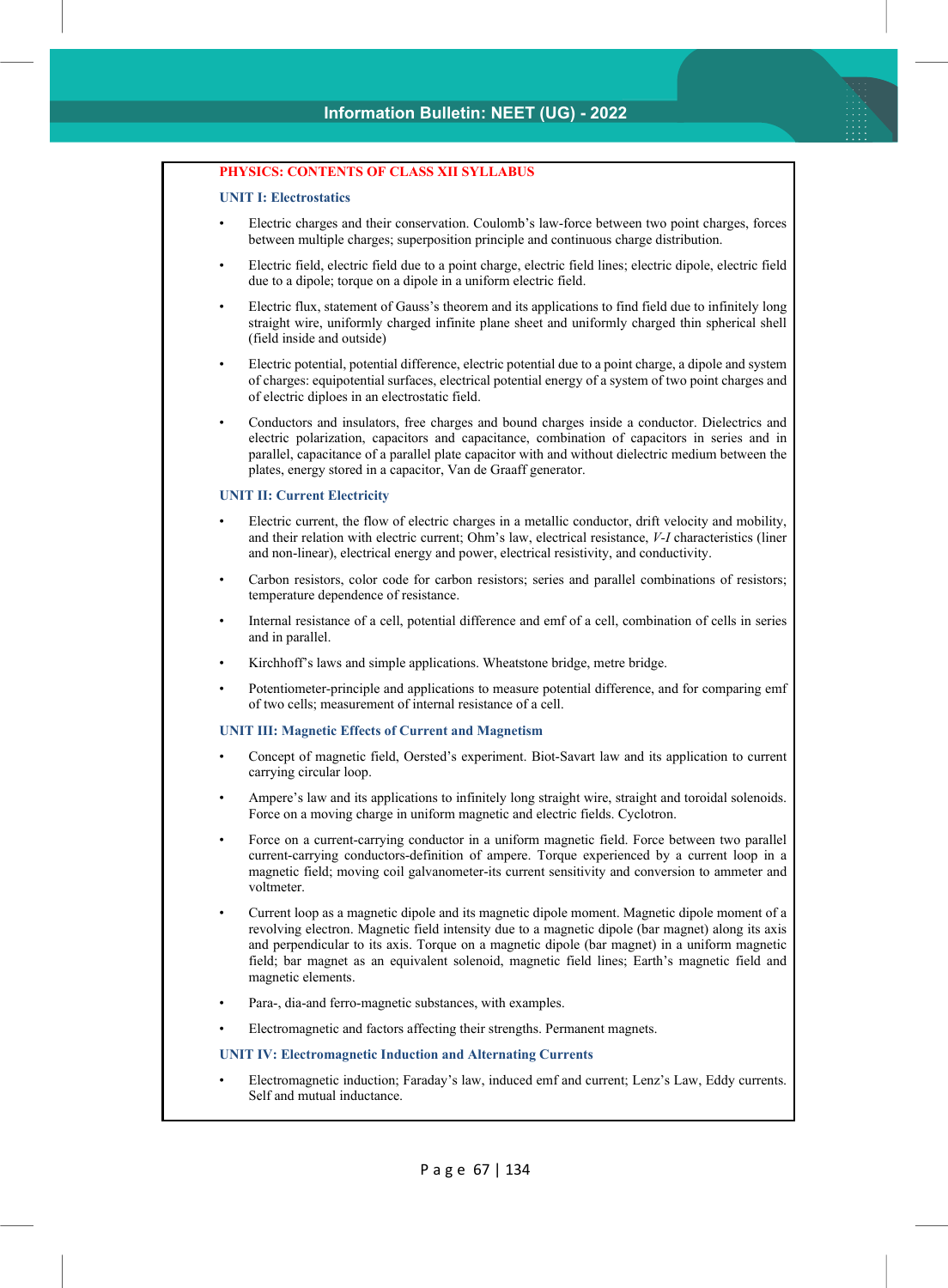

# **Information Bulletin: NEET (UG) - 2022**

- Alternating currents, peak and rms value of alternating current/voltage; reactance and impedance; LC oscillations (qualitative treatment only), LCR series circuit, resonance; power in AC circuits, wattles current.
- AC generator and transformer.

## **UNIT V: Electromagnetic Waves**

- Need for displacement current.
- Electromagnetic waves and their characteristics (qualitative ideas only). Transverse nature of electromagnetic waves.
- Electromagnetic spectrum (radio waves, microwaves, infrared, visible, ultraviolet, x-rays, gamma rays) including elementary facts about their uses.

# **UNIT VI: Optics**

- Reflection of light, spherical mirrors, mirror formula. Refraction of light, total internal reflection and its applications optical fibres, refraction at spherical surfaces, lenses, thin lens formula, lensmaker's formula. Magnification, power of a lens, combination of thin lenses in contact combination of a lens and a mirror. Refraction and dispersion of light through a prism.
- Scattering of light- blue colour of the sky and reddish appearance of the sun at sunrise and sunset.
- *Optical instruments:* Human eye, image formation and accommodation, correction of eye defects (myopia and hypermetropia) using lenses.
- Microscopes and astronomical telescopes (reflecting and refracting) and their magnifying powers.
- *Wave optics:* Wavefront and Huygens' principle, reflection and refraction of plane wave at a plane surface using wavefronts.
- Proof of laws of reflection and refraction using Huygens' principle.
- Interference, Young's double hole experiment and expression for fringe width, coherent sources and sustained interference of light.
- Diffraction due to a single slit, width of central maximum.
- Resolving power of microscopes and astronomical telescopes. Polarisation, plane polarized light; Brewster's law, uses of plane polarized light and Polaroids.

### **UNIT VII: Dual Nature of Matter and Radiation**

- Photoelectric effect, Hertz and Lenard's observations; Einstein's photoelectric equation- particle nature of light.
- Matter waves- wave nature of particles, de Broglie relation. Davisson-Germer experiment (experimental details should be omitted; only conclusion should be explained).

#### **UNIT VIII: Atoms and Nuclei**

- Alpha- particle scattering experiments; Rutherford's model of atom; Bohr model, energy levels, hydrogen spectrum. Composition and size of nucleus, atomic masses, isotopes, isobars; isotones.
- Radioactivity- alpha, beta and gamma particles/ rays and their properties decay law. Mass-energy relation, mass defect; binding energy per nucleon and its variation with mass number, nuclear fission and fusion.

### **UNIT IX: Electronic Devices**

• Energy bands in solids (qualitative ideas only), conductors, insulators and semiconductors; semiconductor diode- *I-V* characteristics in forward and reverse bias, diode as a rectifier; *I-V*  characteristics of LED, diode, solar cell, and Zener diode; Zener diode as a voltage regulator. Junction transistor, transistor action, characteristics of a transistor; transistor as an amplifier (common emitter configuration) and oscillator. Logic gates (OR, AND, NOT, NAND and NOR). Transistor as a switch.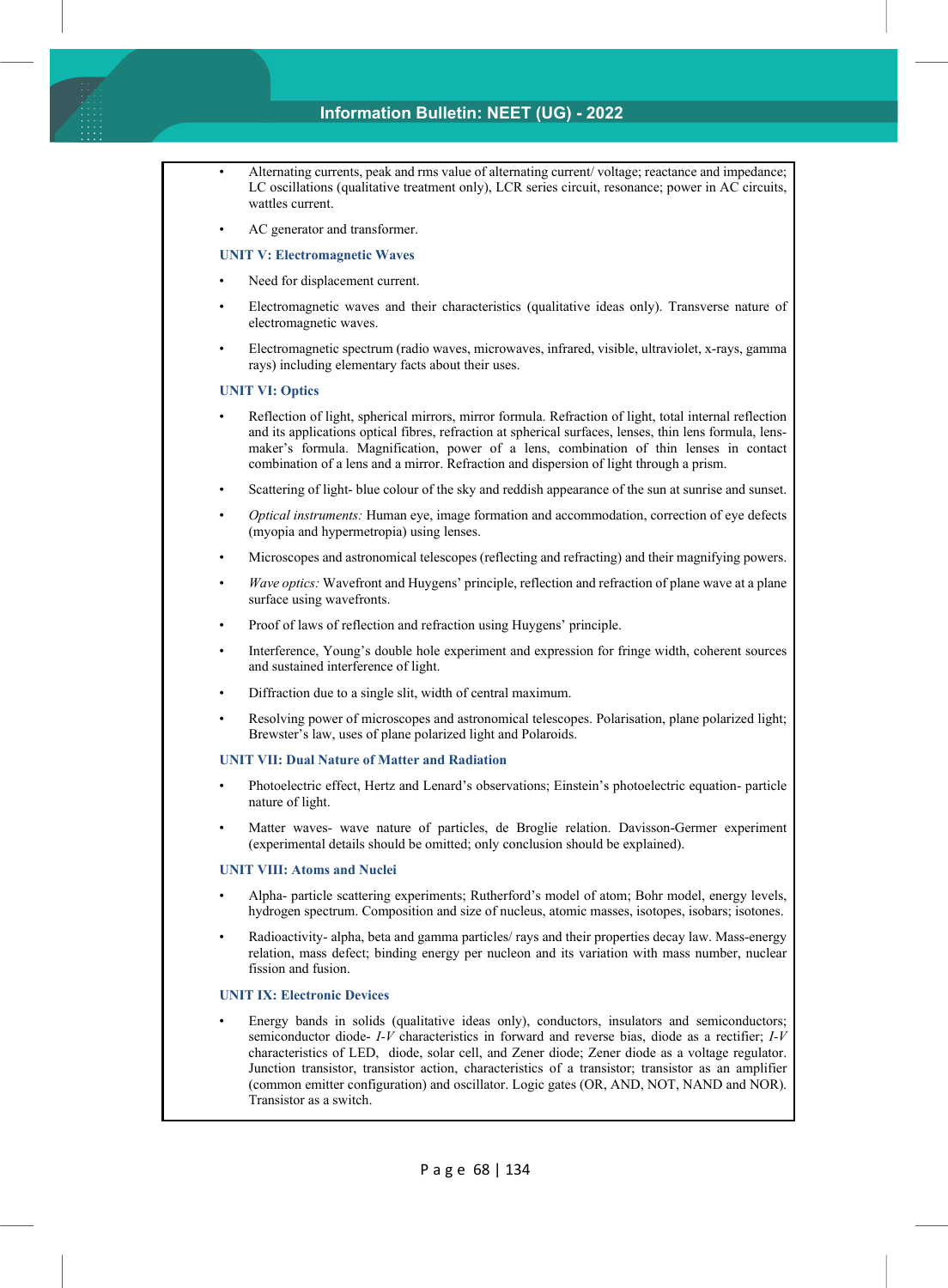

### **UNIT I: Some Basic Concepts of Chemistry**

- *General Introduction:* Important and scope of chemistry.
- Laws of chemical combination, *Dalton's atomic theory:* concept of elements, atoms and molecules.
- Atomic and molecular masses. Mole concept and molar mass; percentage composition and empirical and molecular formula; chemical reactions, stoichiometry and calculations based on stoichiometry.

## **UNIT II: Structure of Atom**

• Atomic number, isotopes and isobars. Concept of shells and subshells, dual nature of matter and light, de Broglie's relationship, Heisenberg uncertainty principle, concept of orbital, quantum numbers, shapes of s,p and d orbitals, rules for filling electrons in orbitals- Aufbau principle, Pauli exclusion principles and Hund's rule, electronic configuration of atoms, stability of half filled and completely filled orbitals.

### **UNIT III: Classification of Elements and Periodicity in Properties**

• Modern periodic law and long form of periodic table, periodic trends in properties of elementsatomic radii, ionic radii, ionization enthalpy, electron gain enthalpy, electrone gativity, valence.

# **UNIT IV: Chemical Bonding and Molecular Structure**

• Valence electrons, ionic bond, covalent bond, bond parameters, Lewis structure, polar character of covalent bond, valence bond theory, resonance, geometry of molecules, VSEPR theory, concept of hybridization involving *s, p* and *d* orbitals and shapes of some simple molecules, molecular orbital theory of homonuclear diatomic molecules (qualitative idea only). Hydrogen bond.

## **UNIT V: States of Matter: Gases and Liquids**

- Three states of matter, intermolecular interactions, types of bonding, melting and boiling points, role of gas laws of elucidating the concept of the molecule, Boyle's law, Charle's law, Gay Lussac's law, Avogadro's law, ideal behaviour of gases, empirical derivation of gas equation. Avogadro number, ideal gas equation. Kinetic energy and molecular speeds (elementary idea), deviation from ideal behaviour, liquefaction of gases, critical temperature.
- Liquid State- Vapour pressure, viscosity and surface tension (qualitative idea only, no mathematical derivations).

#### **UNIT VI : Thermodynamics**

- First law of thermodynamics-internal energy and enthalpy, heat capacity and specific heat, measurement of U and H, Hess's law of constant heat summation, enthalpy of : bond dissociation, combustion, formation, atomization, sublimation, phase transition, ionization, solution and dilution.
- Introduction of entropy as state function, Second law of thermodynamics, Gibbs energy change for spontaneous and non-spontaneous process, criteria for equilibrium and spontaneity.
- Third law of thermodynamics- Brief introduction.

# **UNIT VII: Equilibrium**

• Equilibrium in physical and chemical processes, dynamic nature of equilibrium, law of chemical equilibrium, equilibrium constant, factors affecting equilibrium- Le Chatelier's principle; ionic equilibrium- ionization of acids and bases, strong and weak electrolytes, degree of ionization, ionization of polybasic acids, acid strength, concept of pH., Hydrolysis of salts (elementary idea)., buffer solutions, Henderson equation, solubility product, common ion effect (with illustrative examples).

### **UNIT VIII: Redox Reactions**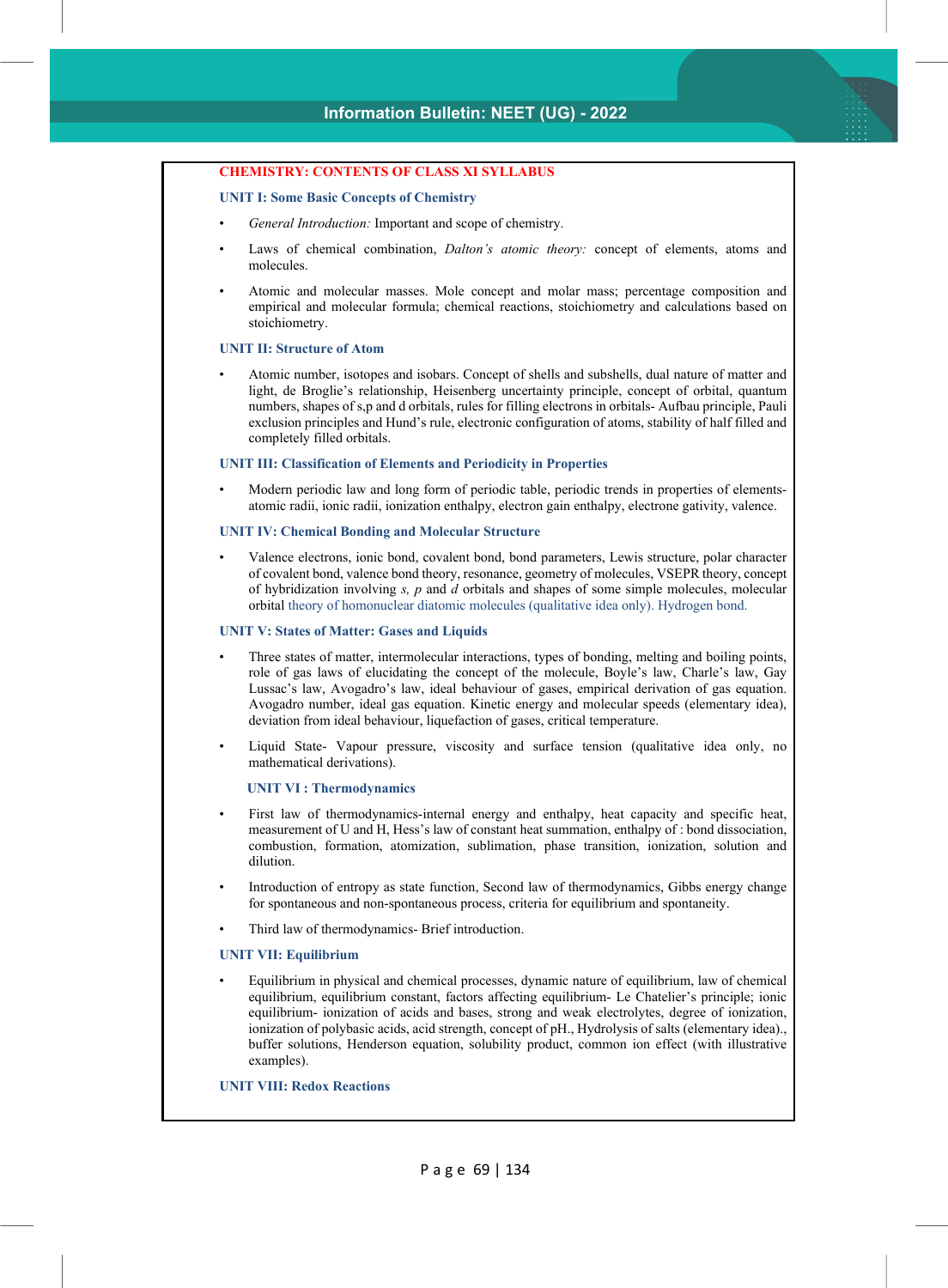

• Concept of oxidation and oxidation and reduction, redox reactions oxidation number, balancing redox reactions in terms of loss and gain of electron and change in oxidation numbers.

## **UNIT IX: Hydrogen**

• Occurrence, isotopes, preparation, properties and uses of hydrogen; hydridesionic, covalent and interstitial; physical and chemical properties of water, heavy water; hydrogen peroxidepreparation, reactions, uses and structure;

## **UNIT X: s-Block Elements (Alkali and Alkaline earth metals)**

- *Group I and group 2 elements:*
- General introduction, electronic configuration, occurrence, anomalous properties of the first element of each group, diagonal relationship, trends in the variation of properties (such as ionization enthalpy, atomic and ionic radii), trends in chemical reactivity with oxygen, water, hydrogen and halogens; uses.
- Preparation and Properties of Some important Compounds:
- Sodium carbonate, sodium chloride, sodium hydroxide and sodium hydrogencarbonate, biological importance of sodium and potassium.
- Industrial use of lime and limestone, biological importance of Mg and Ca.

# **UNIT XI: Some p-Block Elements**

- General Introduction to p-Block Elements.
- *Group 13 elements:* General introduction, electronic configuration, occurrence, variation of properties, oxidation states, trends in chemical reactivity, anomalous properties of first element of the group; Boron, some important compounds: borax, boric acids, boron hydrides. Aluminium: uses, reactions with acids and alkalies.
- *General 14 elements:* General introduction, electronic configuration, occurrence, variation of properties, oxidation states, trends in chemical reactivity, anomalous behaviour of first element. Carbon, allotropic forms, physical and chemical properties: uses of some important compounds: oxides.
- Important compounds of silicon and a few uses: silicon tetrachloride, silicones, silicates and zeolites, their uses.

## **UNIT XII: Organic Chemistry- Some Basic Principles and Techniques**

- General introduction, methods of purification qualitative and quantitative analysis, classification and IUPAC nomenclature of organic compounds.
- Electronic displacements in a covalent bond: inductive effect, electromeric effect, resonance and hyper conjugation.
- Homolytic and heterolytic fission of a covalent bond: free radials, carbocations, carbanions; electrophiles and nucleophiles, types of organic reactions.

#### **UNIT XIII: Hydrocarbons**

- *Alkanes-* Nomenclature, isomerism, conformations (ethane only), physical properties, chemical reactions including free radical mechanism of halogenation, combustion and pyrolysis.
- *Alkanes-*Nomenclature, structure of double bond (ethene), geometrical isomerism, physical properties, methods of preparation: chemical reactions: addition of hydrogen, halogen, water, hydrogen halides (Markovnikov's addition and peroxide effect), ozonolysis, oxidation, mechanism of electrophilic addition.
- *Alkynes-*Nomenclature, structure of triple bond (ethyne), physical properties, methods of preparation, chemical reactions: acidic character of alkynes, addition reaction of- hydrogen, halogens, hydrogen halides and water.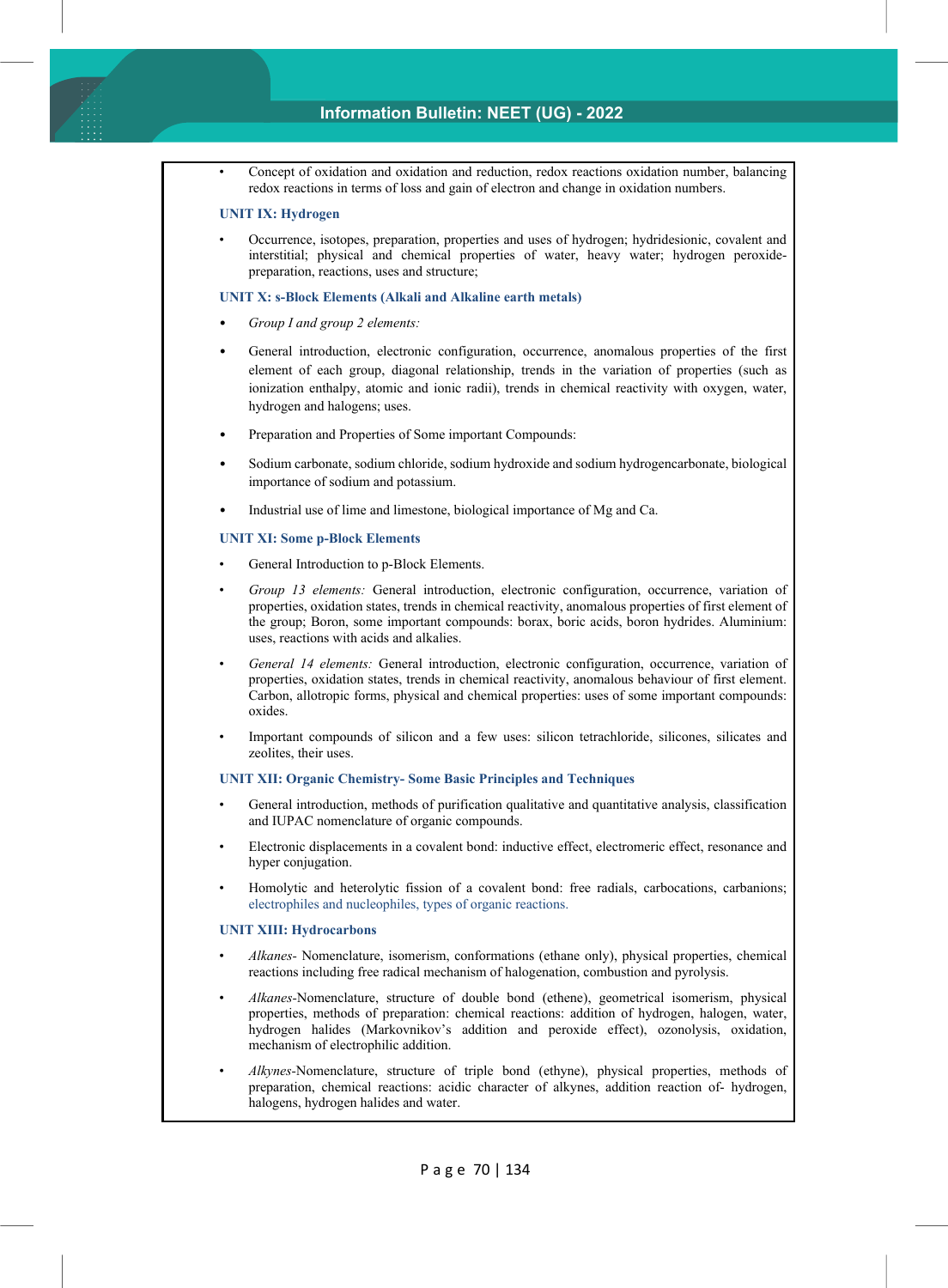- 
- *Aromatic hydrocarbons-* Introduction, IUPAC nomenclature; Benzene; resonance, aromaticity; chemical properties: mechanism of electrophilic substitution-Nitration sulphonation, halogenation, Friedel Craft's alkylation and acylation; directive influence of functional group in mono-substituted benzene; carcinogenicity and toxicity.

# **UNIT XIV: Environmental Chemistry**

• *Environmental pollution:* Air, water and soil pollution, chemical reactions in atmosphere, smogs, major atmospheric pollutants; acid rain ozone and its reactions, effects of depletion of ozone layer, greenhouse effect and global warming-pollution due to industrial wastes; green chemistry as an alternative tool for reducing pollution, strategy for control of environmental pollution.

## **CHEMISTRY: CONTENTS OF CLASS XII SYLLABUS**

### **UNIT I: Solid State**

• Classification of solids based on different binding forces; molecular, ionic covalent and metallic solids, amorphous and crystalline solids (elementary idea), unit cell in two dimensional and three dimensional lattices, calculation of density of unit cell, packing in solids, packing efficiency, voids, number of atoms per unit cell in a cubic unit cell, point defects, electrical and magnetic properties, Band theory of metals, conductors, semiconductors and insulators.

### **UNIT II: Solutions**

• Types of solutions, expression of concentration of solutions of solids in liquids, solubility of gases in liquids, solid solutions, colligative properties- relative lowering of vapour pressure, Raoult's law, elevation of boiling point, depression of freezing point, osmotic pressure, determination of molecular masses using colligative properties abnormal molecular mass. Van Hoff factor.

### **UNIT III: Electrochemistry**

Redox reactions, conductance in electrolytic solutions, specific and molar conductivity variation of conductivity with concentration, kohlrausch's Law, electrolysis and Laws of electrolysis (elementary idea), dry cell- electrolytic cells and Galvanic cells; lead accumulator, EMF of a cell, standard electrode potential, Relation between Gibbs energy change and EMF of a cell, fuel cells; corrosion.

# **UNIT IV: Chemical Kinetics**

Rate of a reaction (average and instantaneous), factors affecting rates of reaction; concentration, temperature, catalyst; order and molecularity of a reaction; rate law and specific rate constant, integrated rate equations and half life (only for zero and first order reactions); concept of collision theory ( elementary idea, no mathematical treatment). Activation energy, Arrhenious equation.

## **UNIT V: Surface Chemistry**

• *Adsorption-*physisorption and chemisorption; factors affecting adsorption of gases on solids, catalysis homogeneous and heterogeneous, activity and selectivity: enzyme catalysis; colloidal state: distinction between true solutions, colloids and suspensions; lyophillic, lyophobic multimolecular and macromolecular colloids; properties of colloids; Tyndall effect, Brownian movement, electrophoresis, coagulation; emulsions- types of emulsions.

## **UNIT VI: General Principles and Processes of Isolation of Elements**

• *Principles and methods of extraction-* concentration, oxidation, reduction electrolytic method and refining; occurrence and principles of extraction of aluminium, copper, zinc and iron.

# **UNIT VII: p- Block Elements**

- *Group 15 elements:* General introduction, electronic configuration, occurrence, oxidation states, trends in physical and chemical properties; preparation and properties of ammonia and nitric acid, oxides of nitrogen (structure only); Phosphorous- allotropic forms; compounds of phosphorous: preparation and properties of phosphine, halides (PCI3, PCI5) and oxoacids (elementary idea only).
- *Group 16 elements:* General introduction, electronic configuration, oxidation states, occurrence, trends in physical and chemical properties; dioxygen: preparation, properties and uses;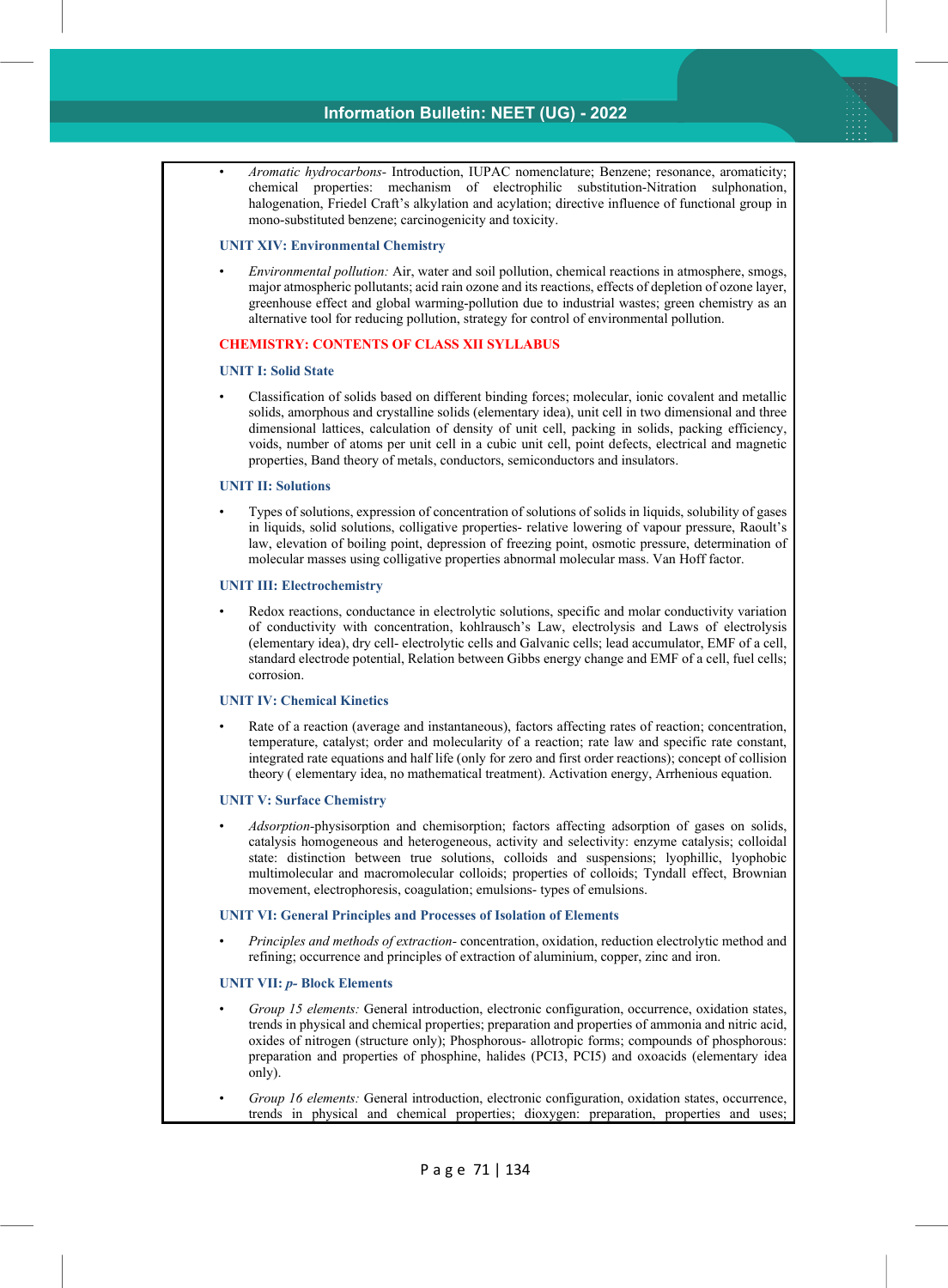classification of oxides; ozone. Sulphur – allotropic forms; compounds of sulphur: preparation, preparation, properties and uses of sulphur dioxide; sulphuric acid: industrial process of manufacture, properties and uses, oxoacids of sulphur (structures only).

- *Group 17 elements:* General introduction, electronic configuration, oxidation states, occurrence, trends in physical and chemical properties; compounds of halogens: preparation, properties and uses of chlorine and hydrochloric acid, interhalogen compounds oxoacids of halogens (structures only).
- *Group 18 elements:* General introduction, electronic configuration, occurrence, trends in physical and chemical properties, uses.

# **UNIT VIII:** *d* **and** *f* **Block Elements**

- General introduction, electronic configuration, characteristics of transition metals, general trends in properties of the first row transition metals- metallic character, ionization enthalpy, oxidation states, ionic radii, colour, catalytic property, magnetic properties, interstitial compounds, alloy formation. Preparation and properties of K2Cr2O7 and KMnO4.
- *Lanthanoids-* electronic configuration, oxidation states, chemical reactivity, and lanthanoid contraction and its consequences.
- *Actinoids:* Electronic configuration, oxidation states and comparison with lanthanoids.

# **UNIT IX: Coordination Compounds**

• *Coordination compounds:* Introduction, ligands, coordination number, colour, magnetic properties and shapes, IUPAC nomenclature of mononuclear coordination compounds, isomerism (structural and stereo) bonding, Werner's theory VBT,CFT; importance of coordination compounds (in qualitative analysis, biological systems).

### **UNIT X: Haloalkanes and Haloarenes**

- *Haloalkanes:* Nomenclature, nature of C –X bond, physical and chemical properties, mechanism of substitution reactions. Optical rotation.
- *Haloarenes:* Nature of C-X bond, substitution reactions (directive influence of halogen for monosubstituted compounds only).
- Uses and environment effects of dichloromethane, trichloromethane, tetrachloromethane, iodoform, freons, DDT.

### **UNIT XI: Alcohols, Phenols and Ethers**

- *Alcohols:* Nomenclature, methods of preparation, physical and chemical properties (of primary alcohols only); identification of primary, secondary and tertiary alcohols; mechanism of dehydration, uses with special reference to methanol and ethanol.
- *Phenols:* Nomenclature, methods of preparation, physical and chemical properties, acidic nature of phenol, electrophillic substitution reactions, uses of phenols.
- *Ethers:* Nomenclature, methods of preparation, physical and chemical properties uses.

### **UNIT XII: Aldehydes, Ketones and Carboxylic Acids**

- *Aldehydes and Ketones:* Nomenclature, nature of carbonyl group, methods of preparation, physical and chemical properties; and mechanism of nucleophilic addition, reactivity of alpha hydrogen in aldehydes; uses.
- *Carboxylic Acids:* Nomenclature, acidic nature, methods of preparation, physical and chemical properties; uses.

## **UNIT XIII: Organic Compounds Containing Nitrogen**

- *Amines:* Nomenclature, classification, structure, methods of preparation, physical and chemical properties, uses, identification of primary secondary and tertiary amines.
- *Cyanides and Isocyanides-* will be mentioned at relevant places.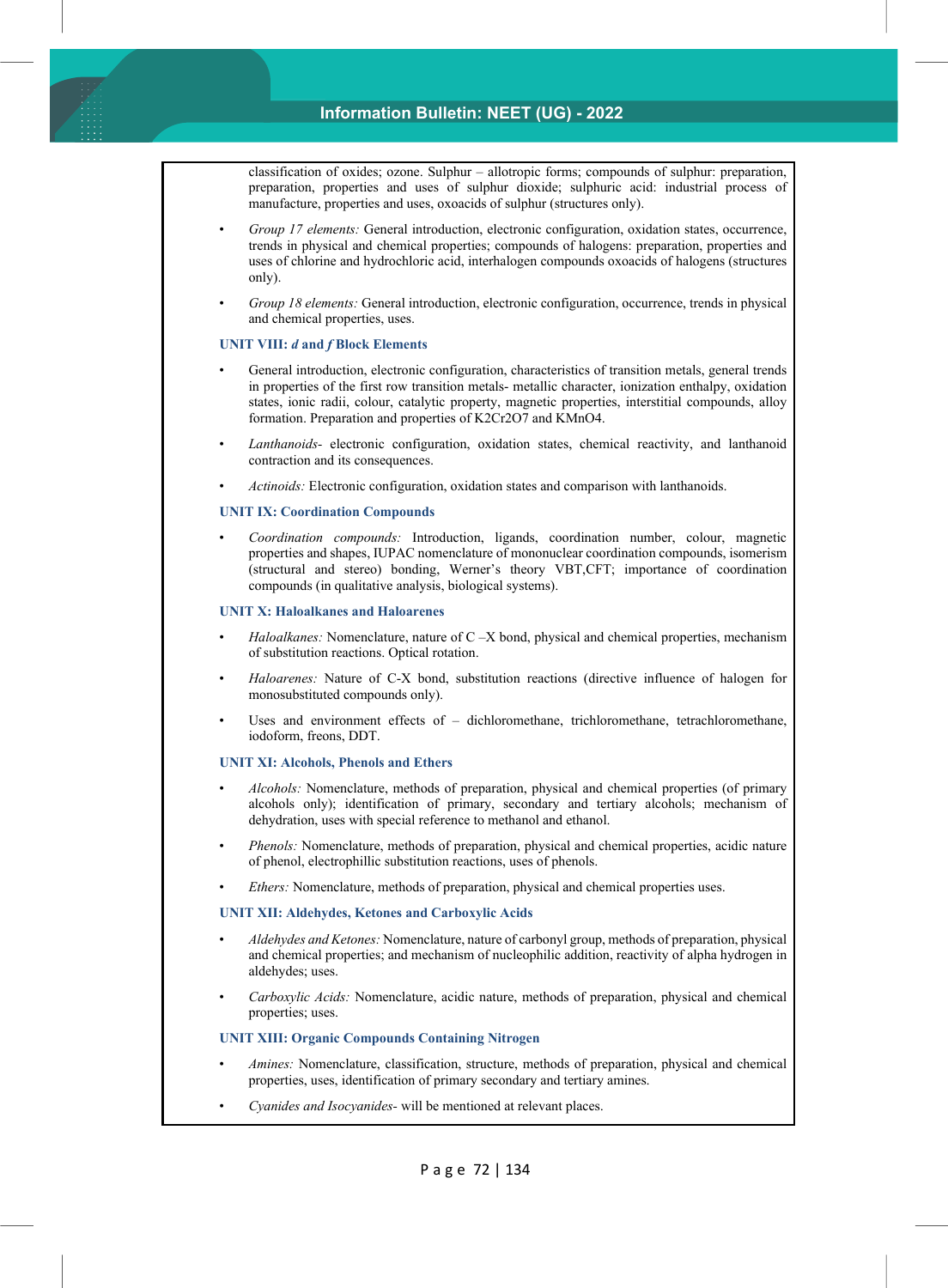• *Diazonium salts:* Preparation, chemical reactions and importance in synthetic organic chemistry.

### **UNIT XIV: Biomolecules**

- *Carbohydrates-* Classification (aldoses and ketoses), monosaccharide (glucose and fructose), D.L. configuration, oligosaccharides (sucrose, lactose, maltose), polysaccharides (starch, cellulose, glycogen): importance.
- *Proteins-* Elementary idea of amino acids, peptide bond, polypeptides, proteins, primary structure, secondary structure, tertiary structure and quaternary structure (qualitative idea only), denaturation of proteins; enzymes.
- *Hormones-* **Elementary idea (excluding structure).**
- *Vitamins-* Classification and function.
- *Nucleic Acids:* DNA and RNA

## **UNIT XV: Polymers**

• *Classification-* Natural and synthetic, methods of polymerization (addition and condensation), copolymerization. Some important polymers: natural and synthetic like polyesters, bakelite; rubber, Biodegradable and non-biodegradable polymers.

### **UNIT XVI: Chemistry in Everyday Life**

- Chemicals in medicines- analgesics, tranquilizers, antiseptics, disinfectants, antimicrobials, antifertility drugs, antibiotics, antacids, antihistamines.
- Chemicals in food- preservatives, artificial sweetening agents, **elementary idea of antioxidants.**
- Cleansing agents- soaps and detergents, cleansing action.

# **BIOLOGY: CONTENTS OF CLASS XI SYLLABUS**

### **UNIT I: Diversity in Living World**

- What is living?; Biodiversity; Need for classification; Three domains of life; Taxonomy  $\&$ Systematics; Concept of species and taxonomical hierarchy; Binomial nomenclature; Tools for study of Taxonomy – Museums, Zoos, Herbaria, Botanical gardens.
- Five kingdom classification; salient features and classification of Monera; Protista and Fungi into major groups; Lichens; Viruses and Viroids.
- Salient features and classification of plants into major groups-Algae, Bryophytes, Pteridophytes, Gymnosperms and Angiosperms (three to five salient and distinguishing features and at least two examples of each category); Angiosperms classification up to class, characteristic features and examples).
- Salient features and classification of animals-nonchordate up to phyla level and chordate up to classes level (three to five salient features and at least two examples).

### **UNIT II: Structural Organisation in Animals and Plants**

- Morphology and modifications; Tissues; Anatomy and functions of different parts of flowering plants: Root, stem, leaf, inflorescence- cymose and recemose, flower, fruit and seed (To be dealt along with the relevant practical of the Practical Syllabus).
- Animal tissues; Morphology, anatomy and functions of different systems (digestive, circulatory, respiratory, nervous and reproductive) of an insect (cockroach). (Brief account only)

# **UNIT III: Cell Structure and Function**

• Cell theory and cell as the basic unit of life; Structure of prokaryotic and eukaryotic cell; Plant cell and animal cell; Cell envelope, cell membrane, cell wall; Cell organelles-structure and function; Endomembrane system-endoplasmic reticulum, Golgi bodies, lysosomes, vacuoles; mitochondria,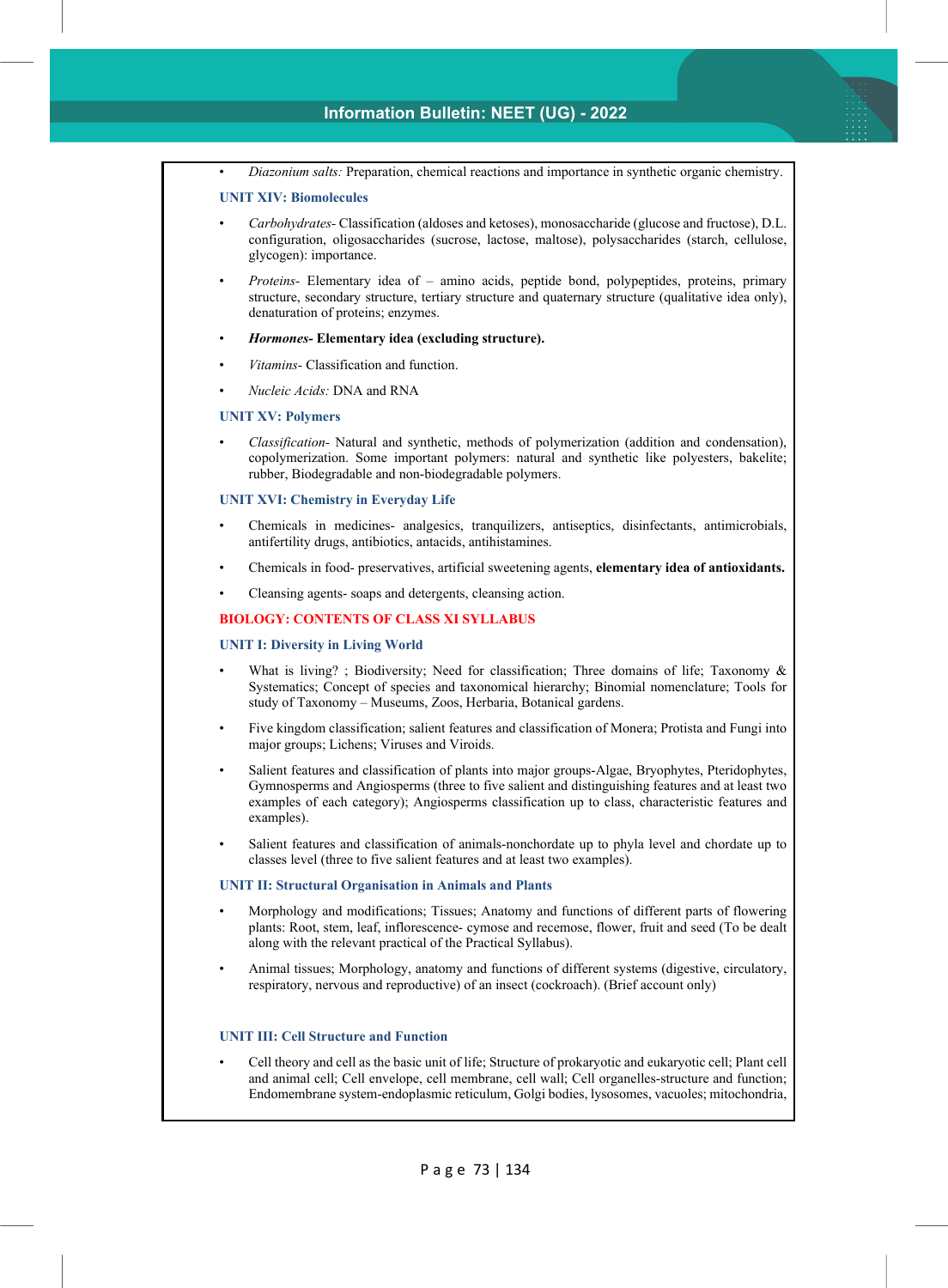

ribosomes, plastids, micro bodies; Cytoskeleton, cilia, flagella, centrioles (ultra structure and function); Nucleus-nuclear membrane, chromatin, nucleolus.

- Chemical constituents of living cells: Biomolecules-structure and function of proteins, carbodydrates, lipids, nucleic acids; Enzymes-types, properties, enzyme action.
- B Cell division: Cell cycle, mitosis, meiosis and their significance.

## **UNIT IV: Plant Physiology**

- Transport in plants: Movement of water, gases and nutrients; Cell to cell transport-Diffusion, facilitated diffusion, active transport; Plant – water relations – Imbibition, water potential, osmosis, plasmolysis; Long distance transport of water – Absorption, apoplast, symplast, transpiration pull, root pressure and guttation; Transpiration-Opening and closing of stomata; Uptake and translocation of mineral nutrients-Transport of food, phloem transport, Mass flow hypothesis; Diffusion of gases (brief mention).
- Mineral nutrition: Essential minerals, macro and micronutrients and their role; Deficiency symptoms; Mineral toxicity; Elementary idea of Hydroponics as a method to study mineral nutrition; Nitrogen metabolism-Nitrogen cycle, biological nitrogen fixation.
- Photosynthesis: Photosynthesis as a means of Autotrophic nutrition; Site of photosynthesis take place; pigments involved in Photosynthesis (Elementary idea); Photochemical and biosynthetic phases of photosynthesis; Cyclic and non cyclic and photophosphorylation; Chemiosmotic hypothesis; Photorespiration C3 and C4 pathways; Factors affecting photosynthesis.
- Respiration: Exchange gases; Cellular respiration-glycolysis, fermentation (anaerobic), TCA cycle and electron transport system (aerobic); Energy relations- Number of ATP molecules generated; Amphibolic pathways; Respiratory quotient.
- Plant growth and development: Seed germination; Phases of Plant growth and plant growth rate; Conditions of growth; Differentiation, dedifferentiation and redifferentiation; Sequence of developmental process in a plant cell; Growth regulators-auxin, gibberellin, cytokinin, ethylene, ABA; Seed dormancy; Vernalisation; Photoperiodism.

# **UNIT V: Human Physiology**

- Digestion and absorption; Alimentary canal and digestive glands; Role of digestive enzymes and gastrointestinal hormones; Peristalsis, digestion, absorption and assimilation of proteins, carbohydrates and fats; Caloric value of proteins, carbohydrates and fats; Egestion; Nutritional and digestive disorders – PEM, indigestion, constipation, vomiting, jaundice, diarrhea.
- Breathing and Respiration: Respiratory organs in animals (recall only); Respiratory system in humans; Mechanism of breathing and its regulation in humans-Exchange of gases, transport of gases and regulation of respiration Respiratory volumes; Disorders related to respiration-Asthma, Emphysema, Occupational respiratory disorders.
- Body fluids and circulation: Composition of blood, blood groups, coagulation of blood; Composition of lymph and its function; Human circulatory system-Structure of human heart and blood vessels; Cardiac cycle, cardiac output, ECG, Double circulation; Regulation of cardiac activity; Disorders of circulatory system-Hypertension, Coronary artery disease, Angina pectoris, Heart failure.
- Excretory products and their elimination: Modes of excretion- Ammonotelism, ureotelism, uricotelism; Human excretory system-structure and fuction; Urine formation, Osmoregulation; Regulation of kidney function-Renin-angiotensin, Atrial Natriuretic Factor, ADH and Diabetes insipidus; Role of other organs in excretion; Disorders; Uraemia, Renal failure, Renal calculi, Nephritis; Dialysis and artificial kidney.
- Locomotion and Movement: Types of movement- ciliary, fiagellar, muscular; Skeletal musclecontractile proteins and muscle contraction; Skeletal system and its functions (To be dealt with the relevant practical of Practical syllabus); Joints; Disorders of muscular and skeletal system-Myasthenia gravis, Tetany, Muscular dystrophy, Arthritis, Osteoporosis, Gout.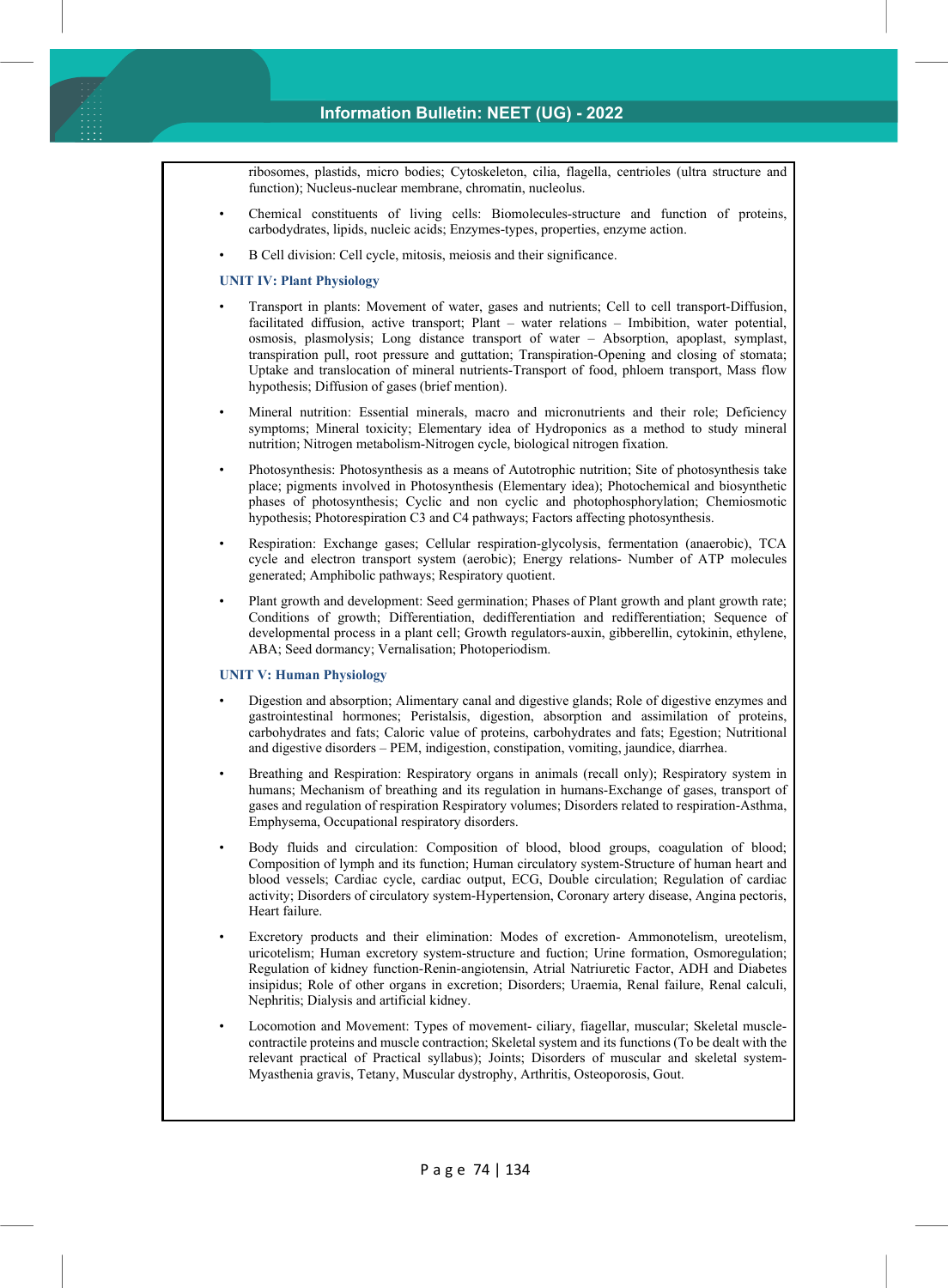

| $\bullet$ | Neural control and coordination: Neuron and nerves; Nervous system in humanscentral nervous<br>system, peripheral nervous system and visceral nervous system; Generation and conduction of<br>nerve impulse; Reflex action; Sense organs; Elementary structure and function of eye and ear.                                                                                                                                                                                                                                                                      |
|-----------|------------------------------------------------------------------------------------------------------------------------------------------------------------------------------------------------------------------------------------------------------------------------------------------------------------------------------------------------------------------------------------------------------------------------------------------------------------------------------------------------------------------------------------------------------------------|
| ٠         | Chemical coordination and regulation: Endocrine glands and hormones; Human endocrine system-<br>Hypothalamus, Pituitary, Pineal, Thyroid, Parathyroid, Adrenal, Pancreas, Gonads; Mechanism of<br>hormone action (Elementary Idea); Role of hormones as messengers and regulators, Hypo-and<br>hyperactivity and related disorders (Common disorders e.g. Dwarfism, Acromegaly, Cretinism,<br>goiter, exopthalmic goiter, diabetes, Addison's disease).                                                                                                          |
|           | (Imp: Diseases and disorders mentioned above to be dealt in brief.)                                                                                                                                                                                                                                                                                                                                                                                                                                                                                              |
|           | <b>BIOLOGY: CONTENTS OF CLASS XII SYLLABUS</b>                                                                                                                                                                                                                                                                                                                                                                                                                                                                                                                   |
|           | <b>UNIT I: Reproduction</b>                                                                                                                                                                                                                                                                                                                                                                                                                                                                                                                                      |
| ٠         | Reproduction in organisms: Reproduction, a characteristic feature of all organisms for<br>continuation of species; Modes of reproduction - Asexual and sexual; Asexual reproduction;<br>Modes-Binary fission, sporulation, budding, gemmule, fragmentation; vegetative propagation in<br>plants.                                                                                                                                                                                                                                                                 |
| ٠         | Sexual reproduction in flowering plants: Flower structure; Development of male and female<br>gametophytes; Pollination-types, agencies and examples; Outbreeding devices; Pollen-Pistil<br>interaction; Double fertilization; Post fertilization events- Development of endosperm and<br>embryo, Development of seed and formation of fruit; Special modes-apomixis, parthenocarpy,<br>polyembryony; Significance of seed and fruit formation.                                                                                                                   |
| ٠         | Human Reproduction: Male and female reproductive systems; Microscopic anatomy of testis and<br>ovary; Gametogenesis-spermatogenesis & oogenesis; Menstrual cycle; Fertilisation, embryo<br>development upto blastocyst formation, implantation; Pregnancy and placenta formation<br>(Elementary idea); Parturition (Elementary idea); Lactation (Elementary idea).                                                                                                                                                                                               |
| ٠         | Reproductive health: Need for reproductive health and prevention of sexually transmitted diseases<br>(STD); Birth control-Need and Methods, Contraception and Medical Termination of Pregnancy<br>(MTP); Amniocentesis; Infertility and assisted reproductive technologies - IVF, ZIFT, GIFT<br>(Elementary idea for general awareness).                                                                                                                                                                                                                         |
|           | <b>UNIT II: Genetics and Evolution</b>                                                                                                                                                                                                                                                                                                                                                                                                                                                                                                                           |
| ٠         | Heredity and variation: Mendelian Inheritance; Deviations from Mendelism- Incomplete<br>dominance, Co-dominance, Multiple alleles and Inheritance of blood groups, Pleiotropy;<br>Elementary idea of polygenic inheritance; Chromosome theory of inheritance; Chromosomes and<br>genes; Sex determination-In humans, birds, honey bee; Linkage and crossing over; Sex linked<br>inheritance-Haemophilia, Colour blindness; Mendelian disorders in humans-Thalassemia;<br>Chromosomal disorders in humans; Down's syndrome, Turner's and Klinefelter's syndromes. |
| ٠         | Molecular basis of Inheritance: Search for genetic material and DNA as genetic material; Structure<br>of DNA and RNA; DNA packaging; DNA replication; Central dogma; Transcription, genetic<br>code, translation; Gene expression and regulation- Lac Operon; Genome and human genome<br>project; DNA finger printing.                                                                                                                                                                                                                                           |
| ٠         | Evolution: Origin of life; Biological evolution and evidences for biological evolution from<br>Paleontology, comparative anatomy, embryology and molecular evidence); Darwin's<br>contribution, Modern Synthetic theory of Evolution; Mechanism of evolution-Variation (Mutation<br>and Recombination) and Natural Selection with examples, types of natural selection; Gene flow<br>and genetic drift; Hardy-Weinberg's principle; Adaptive Radiation; Human evolution.                                                                                         |
|           | <b>UNIT III: Biology and Human Welfare</b>                                                                                                                                                                                                                                                                                                                                                                                                                                                                                                                       |
|           |                                                                                                                                                                                                                                                                                                                                                                                                                                                                                                                                                                  |
| ٠         | Health and Disease; Pathogens; parasites causing human diseases (Malaria, Filariasis, Ascariasis.<br>Typhoid, Pneumonia, common cold, amoebiasis, ring worm); Basic concepts of immunology-<br>vaccines; Cancer, HIV and AIDS; Adolescence, drug and alcohol abuse.                                                                                                                                                                                                                                                                                              |